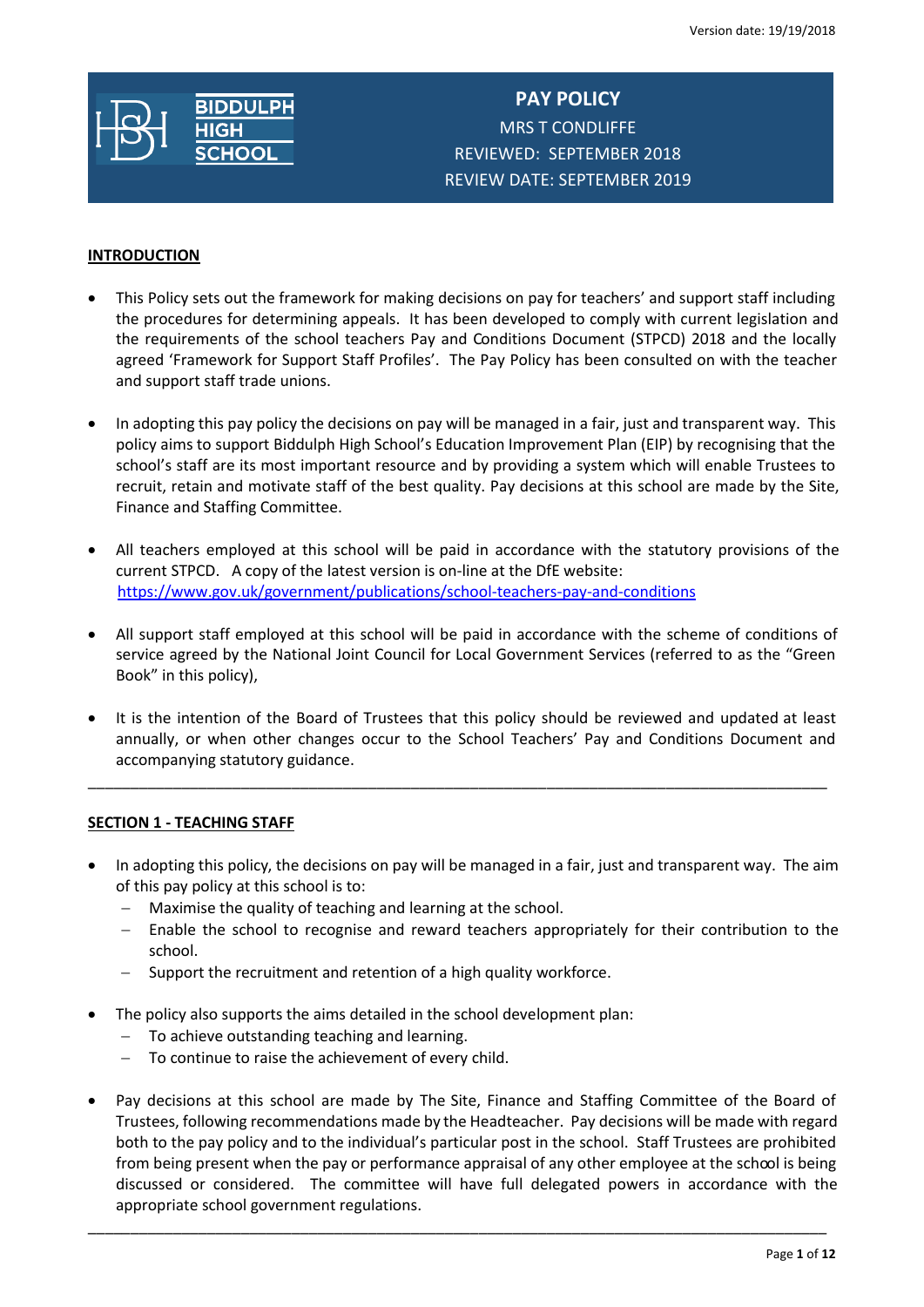#### **Pay Reviews**

- The Board of Trustees will ensure that each teacher's salary is reviewed annually, with effect from  $1<sup>st</sup>$ September and no later than the  $31<sup>st</sup>$  October each year, and that all teachers are given a written statement setting out their salary and any other financial benefits to which they are entitled.
- Reviews may take place at other times of the year to reflect any changes in circumstances or job description that lead to a change in the basis for calculating an individual's pay. A written statement will be given after any review and where applicable will give information about the basis on which it was made.
- Where a pay determination leads or may lead to the start of a period of safeguarding, the Board of Trustees will give the required notification as soon as possible and no later than one month after the date of the determination.

\_\_\_\_\_\_\_\_\_\_\_\_\_\_\_\_\_\_\_\_\_\_\_\_\_\_\_\_\_\_\_\_\_\_\_\_\_\_\_\_\_\_\_\_\_\_\_\_\_\_\_\_\_\_\_\_\_\_\_\_\_\_\_\_\_\_\_\_\_\_\_\_\_\_\_\_\_\_\_\_\_\_\_\_\_\_\_

## **Basic Pay Determination on Appointment**

- The Headteacher, in consultation with the Site, Finance and Staffing Committee will determine the pay range for a vacancy prior to advertising it. On appointment the Headteacher and Trustees on the selection committee will determine the starting salary within that range to be offered to the successful candidate. In making such determinations a range of factors may be taken into account:
	- The nature of the post and its responsibilities.
	- The level of qualifications, skills and experience required.
	- Market conditions.
	- The wider school context.
- There is no assumption that a teacher will be paid at the same rate as they were being paid in a previous school.

\_\_\_\_\_\_\_\_\_\_\_\_\_\_\_\_\_\_\_\_\_\_\_\_\_\_\_\_\_\_\_\_\_\_\_\_\_\_\_\_\_\_\_\_\_\_\_\_\_\_\_\_\_\_\_\_\_\_\_\_\_\_\_\_\_\_\_\_\_\_\_\_\_\_\_\_\_\_\_\_\_\_\_\_\_\_\_

# **Pay Progression Based On Performance**

- At Biddulph High School, all teachers can expect to receive regular, constructive feedback on their performance and are subject to annual appraisal that recognises their strengths, informs and plans for their future development, and helps to enhance their professional practice. The arrangements for teacher appraisal are set out in the school's Teacher Appraisal and Capability Policy.
- Progression through the pay range will be based on the teacher demonstrating, through their appraisal, that they meet the teacher standards and Professional Skills Level Descriptors for the new pay point. To be fair and transparent, assessment of performance will be properly rooted in evidence. In this school we will ensure fairness by the Headteacher (in conjunction with the Leadership Group) closely scrutinising objectives to ensure they are consistent across the school. The Board of Trustees' Finance Committee **supported by the Headteacher** will also perform a quality assurance role. In the case of NQTs, whose appraisal arrangements are different, pay decisions will be made by means of the statutory induction process.
- Where a teacher's performance has been of a sustained high quality, exceeding school expectations at that level, the Board of Trustees may award accelerated progression within the range. Progression will be subject to agreed criteria being met.

\_\_\_\_\_\_\_\_\_\_\_\_\_\_\_\_\_\_\_\_\_\_\_\_\_\_\_\_\_\_\_\_\_\_\_\_\_\_\_\_\_\_\_\_\_\_\_\_\_\_\_\_\_\_\_\_\_\_\_\_\_\_\_\_\_\_\_\_\_\_\_\_\_\_\_\_\_\_\_\_\_\_\_\_\_\_\_

#### **Judgements of Performance (See Matrix of Career Progression)**

 Judgements of performance will be made against the extent to which teachers have met their individual appraisal objectives, the teaching standard grade descriptors commensurate with their pay band (i.e.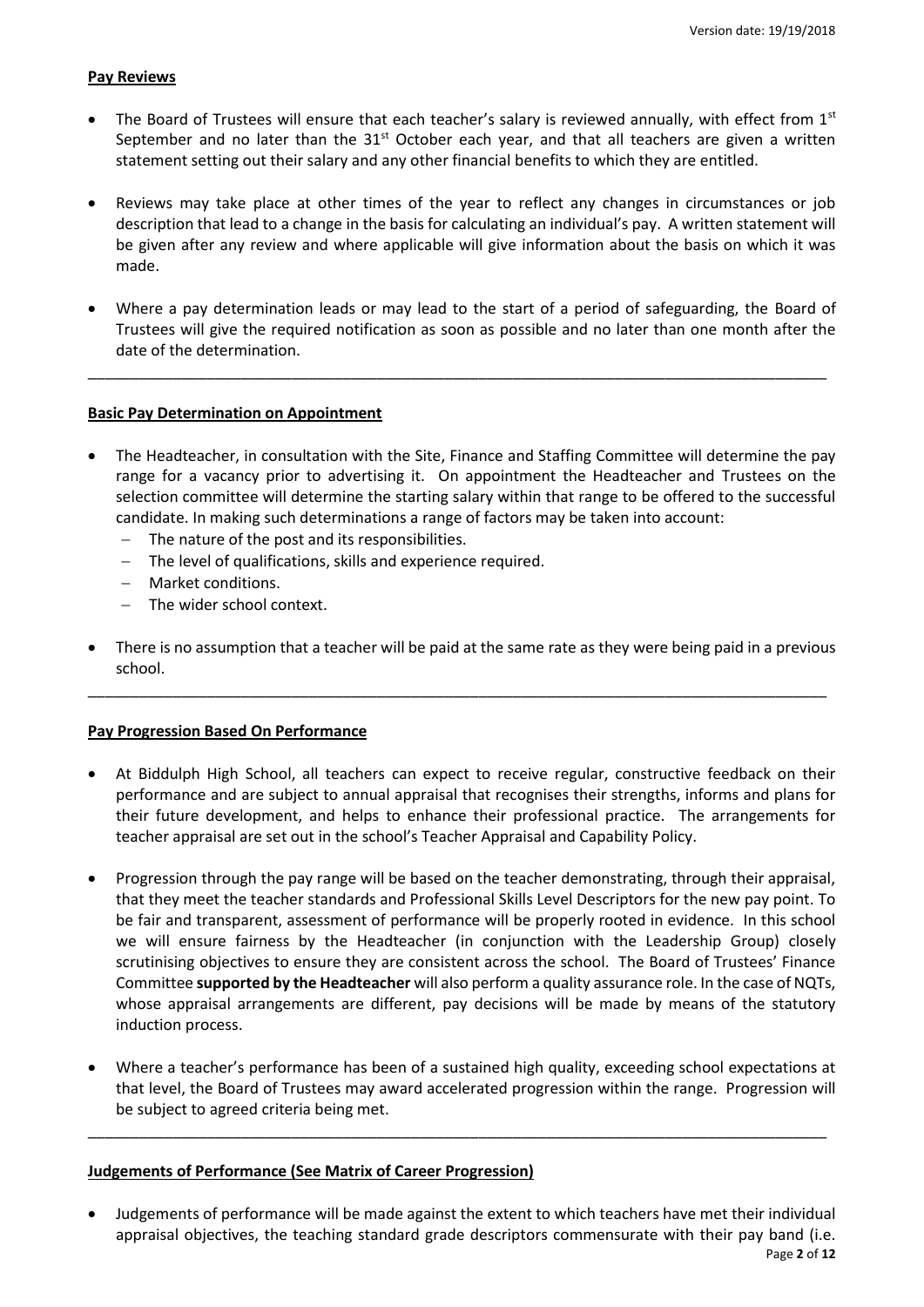teacher, accomplished teacher or 'highly competent practitioner') and can include reference to how the teacher has, within the school, contributed to and impacted on areas such as student progress, wider outcomes for students, improvements in specific practice and effectiveness of teachers.

## **Within Band 1** (see Matrix of Career Progression)

- Teachers will be eligible for a pay increase of one point on the scale if they are judged as to have met their objectives, are assessed as meeting the teaching standard grade descriptors (associated with a Band 1 teacher) and all aspects of observed teaching is assessed as at least "good "with minimal areas of teaching that 'require improvement'.
- The progress of students (Objective2) will be judged as at least "good" with minimal groups that may "require improvement."

## **Within Band 2** (see Matrix of Career Progression)

 'Highly competent' teachers will be eligible for a pay increase of one point on the scale if they are judged to have met all their objectives, are assessed as fully meeting the teaching standard grade descriptors (associated with Band 2 'accomplished' teacher) and most aspects of observed teaching are assessed as at least good with some outstanding features. The progress of students will be judged as at least "good".

#### **Movement from Band 1 to Band 2**

 Teachers moving from Band 1 teacher to Band 2 'accomplished teacher' (point 3 to point 4) will need to have met all their objectives and demonstrate their ability to meet the appropriate teaching standard descriptors for an accomplished teacher. The teacher should also have had at least two-years successful experience at the Band 1 teacher level.

\_\_\_\_\_\_\_\_\_\_\_\_\_\_\_\_\_\_\_\_\_\_\_\_\_\_\_\_\_\_\_\_\_\_\_\_\_\_\_\_\_\_\_\_\_\_\_\_\_\_\_\_\_\_\_\_\_\_\_\_\_\_\_\_\_\_\_\_\_\_\_\_\_\_\_\_\_\_\_\_\_\_\_\_\_\_\_

#### **Accelerated Progression**

- Teachers will be able to be considered for more rapid progress up the pay range if they exceed all their objectives, fully meet their relevant teaching standard descriptors in all areas and all aspects of their teaching are assessed as outstanding. Examples of exceeding objectives might include:
	- $-$  If the teacher is judged to be within the top 10% of teachers in the school who also meet the expectation for progression.
	- The teacher is making a significant impact on student outcomes and/or the effectiveness of other teaching staff.

\_\_\_\_\_\_\_\_\_\_\_\_\_\_\_\_\_\_\_\_\_\_\_\_\_\_\_\_\_\_\_\_\_\_\_\_\_\_\_\_\_\_\_\_\_\_\_\_\_\_\_\_\_\_\_\_\_\_\_\_\_\_\_\_\_\_\_\_\_\_\_\_\_\_\_\_\_\_\_\_\_\_\_\_\_\_\_

#### **Interim Reviews**

- Interim reviews will take place mid-way (January) through the appraisal cycle. This will be an opportunity to review progress and receive written feedback regarding progress towards achieving objectives and meeting the appropriate standards. Wherever possible indications will be given where there are concerns regarding standards of performance.
- Teaching staff are expected to self-review their progress before they meet with their Line Manager. This interim review is an important part of the appraisal cycle. Staff have a responsibility to ensure that their effectiveness and professional practice is evidenced to support their progress. This is not the responsibility of their Line Manager.
- Teachers who have not met their objectives and/or do not meet the teaching standard criteria may be subject to a 'no progression' determination without recourse to the performance improvement/capability procedure. Where significant concerns exist then the appraisal capability procedures will apply. It is expected that teachers will successfully complete their performance appraisals and progress from Band 1 within a five-year period from the completion of their NQT induction year.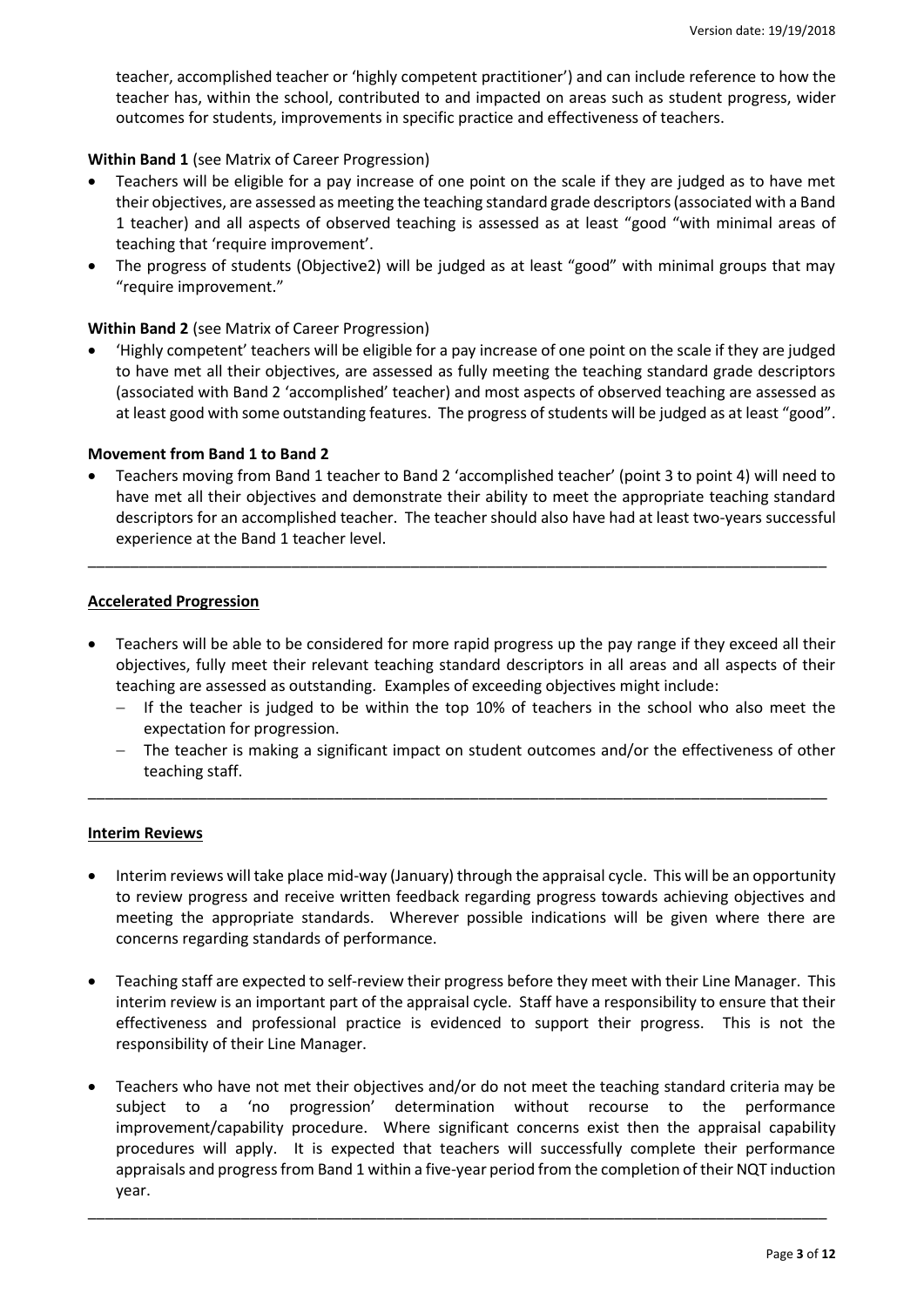## **Movement to Band 3 'Highly Competent Practitioner'**

- Any qualified teacher with at least 2 years' experience at the accomplished teacher level may apply to be paid on the 'highly competent practitioner' pay range and any such application will be assessed in line with this policy. It is the responsibility of the teacher to decide whether or not they wish to apply to be paid on the 'highly competent practitioner' pay range.
- **All applications must be made by the 31st August**. Applications are to be made in writing to the Headteacher. From the 1<sup>st</sup> September the Headteacher will start to make decisions for the transfer of successful applicants to the 'highly competent practitioner' pay range. Applications will be assessed against the results of the 2 most recent appraisals, including any recommendations on pay. The latter appraisal should have contained 'stretch' objectives that demonstrate the teacher's ability to meet the expectations of a 'highly competent practitioner'. Applicants should submit a statement (a self-review) of evidence demonstrating that he/she has met all the assessment criteria via Blue Sky. Evidence should be included from the previous two years of employment (these do not have to be successive where there has been a break for maternity or sickness purposes).
- If the teacher has applied for an accelerated increase along the pay structure, then the teacher's selfreview should evidence how they are meeting the Band 3 competencies. The assessment will be considered by the Headteacher and formally agreed by the Site, Finance and Staffing Committee as soon as possible after the September performance appraisal and no later than the 31<sup>st</sup> October. If successful, applicants will move to point 7 of the Band 3 'highly competent practitioner' pay scale from  $1<sup>st</sup>$ September. If unsuccessful, feedback will be provided by the Headteacher within 10 working days of the notification.
- An application from a qualified teacher will be successful where the Site, Finance and Staffing Committee of the Board of Trustees is satisfied that:
	- 1. The teacher is 'highly competent' in all elements of the relevant teaching standards; and
	- 2. The teacher's achievements and contribution to the school are substantial and sustained.

*For the purposes of this pay policy "highly competent", "substantial contribution" and the meaning of "sustained" are defined in the "highly competent practitioner" grade descriptors and career progression matrix.* 

- It is expected that a teacher has at least two-years successful experience at the accomplished teacher level and demonstrated one year of substantial performance and impact at the higher level before transfer to the 'highly competent practitioner' pay range can be successful.
- At band 3, two years' successful appraisal will be required at each progress point in order that 'sustained' impact can be approved.
- The school will consider applications from staff who wish to move down from the 'highly competent practitioner' level to the accomplished teacher level. This would normally be where the teacher wishes to relinquish some of their 'substantial' role in order to focus **solely** on their classroom practice and own impact on student achievement.
- Any appeal against a decision not to move the teacher to Band 3 'highly competent practitioner' pay range will be heard under the school's general appeals arrangements.
- If a teacher is simultaneously employed at another school, they may submit separate applications if they wish to apply to be paid on the Band 3 'highly competent practitioner' pay range in that school or schools. This school will not be bound by any pay decision made by another school.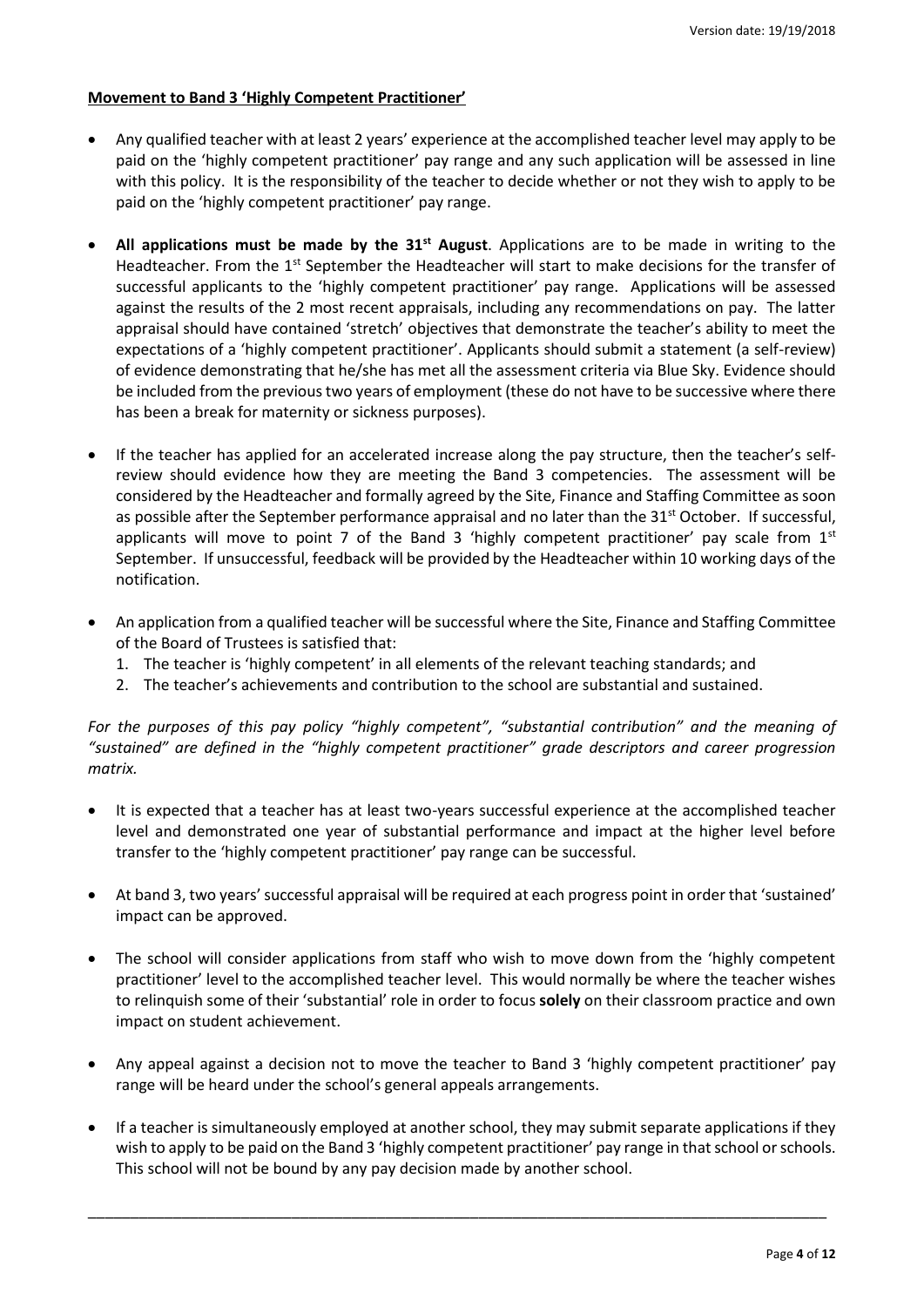### **Headteacher**

 The Headteacher must demonstrate sustained high quality performance, with particular regard to leadership, management and student progress at the school and will be subject to a review of performance annually against performance objectives before any performance points will be awarded. The task of appraising the Headteacher, including the setting of objectives, will be delegated to a subgroup team of 3 Trustees of which at least 2 will make a pay recommendation in terms of the Headteacher's progress on the leadership scale.

**\_\_\_\_\_\_\_\_\_\_\_\_\_\_\_\_\_\_\_\_\_\_\_\_\_\_\_\_\_\_\_\_\_\_\_\_\_\_\_\_\_\_\_\_\_\_\_\_\_\_\_\_\_\_\_\_\_\_\_\_\_\_\_\_\_\_\_\_\_\_\_\_\_\_\_\_\_\_\_\_\_\_\_\_\_\_\_**

- The Board of Trustees have set the Individual School Range (ISR) of the Headteacher in accordance with the criteria specified in the School Teachers' Pay & Conditions Document. This is a 7 point pay range. The Board of Trustees will review the Headteacher's ISR annually in the Autumn Term on the basis of increased job weight/responsibility.
- Trustees have assigned the individual school range (ISR) 7 Points L27-L33.Group 6 School

\_\_\_\_\_\_\_\_\_\_\_\_\_\_\_\_\_\_\_\_\_\_\_\_\_\_\_\_\_\_\_\_\_\_\_\_\_\_\_\_\_\_\_\_\_\_\_\_\_\_\_\_\_\_\_\_\_\_\_\_\_\_\_\_\_\_\_\_\_\_\_\_\_\_\_\_\_\_\_\_\_\_\_\_\_\_\_

#### **Deputy Headteachers/Assistant Headteachers**

- The Trustees have determined the 5-point range of Deputy and Assistant Head to reflect the criteria specified in the School Teachers' Pay and Conditions Document.
- The ranges will be reviewed annually in the Autumn Term on the basis of increased job weight/responsibility. The Board of Trustees will exercise its discretion to adjust the range of someone on the leadership scale at any time during the School Year to retain his/her services. Since 2014 the fixed incremental leadership points on a spine do not exist. Pay ranges still exist and will continue to be used for the purposes of Leadership Pay progression.
- Trustees have assigned the following salary ranges for other members of the Leadership Group:

| - Headteacher            | L27-33 (£75,735 - £87,732) |  |
|--------------------------|----------------------------|--|
| - Deputy Headteacher     | L17-21 (£59,265 - £65,384) |  |
| - Assistant Headteachers | L12-16 (£52,414 - £57,934) |  |
| - Head of Sixth Form     | L7-12 (£46,430 - £52,414)  |  |
| Hoad of Curriculum Aroa  | $170$ $(0.6020)$           |  |

- Head of Curriculum Area L7-9 (£46,430 £48,687)
- The Board of Trustees can vary the pay progression for members of the LG. The criteria for this is *sustained high quality performance that has resulted in the school making significant progress in areas identified as being key issues for the school*.
- The task of appraising the Deputy Headteachers and Assistant Headteachers, including the setting of objectives, will be the responsibility of the Headteacher. The Headteacher may delegate appraisal of the Assistant Headteachers to the Deputy Headteachers. The Headteacher will also make a pay recommendation in terms of progress on the leadership scale, which will be formally considered by the Site Finance and Staffing Committee of the Board of Trustees.

**\_\_\_\_\_\_\_\_\_\_\_\_\_\_\_\_\_\_\_\_\_\_\_\_\_\_\_\_\_\_\_\_\_\_\_\_\_\_\_\_\_\_\_\_\_\_\_\_\_\_\_\_\_\_\_\_\_\_\_\_\_\_\_\_\_\_\_\_\_\_\_\_\_\_\_\_\_\_\_\_\_\_\_\_\_\_\_**

## **Unqualified Teachers**

 An unqualified teacher will be paid at the pay range for unqualified teachers and must be paid such salary within the minimum and maximum of the unqualified pay range (£17,208 - £27,216). Unqualified teachers may not hold TLRs or SEN allowances.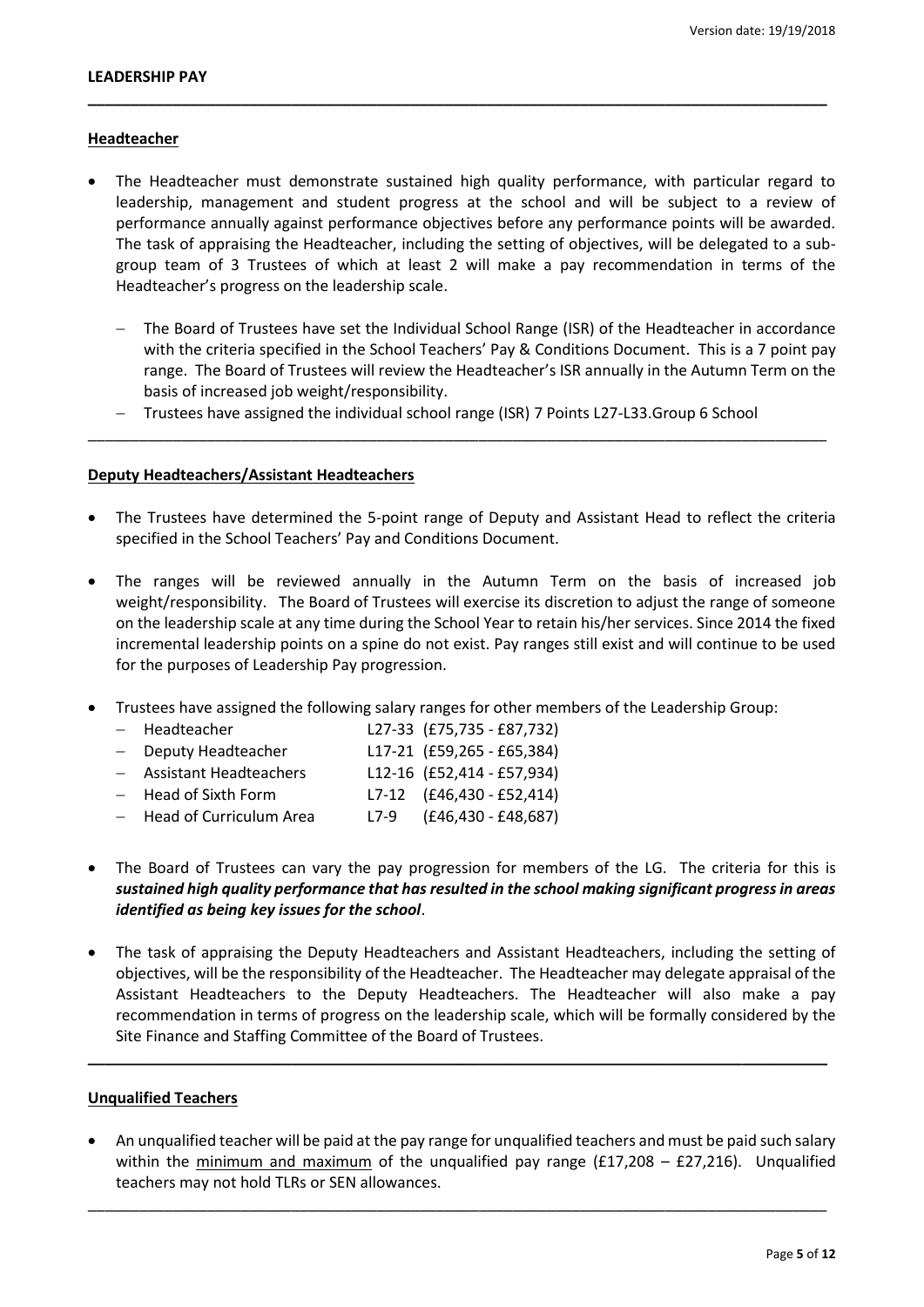#### **Leading Practitioner Role**

This school has decided not to establish a post of Leading Practitioner.

## **Additional Payments**

The STPCD 2018 does not provide for the payment of 'honoraria' to teachers in any circumstances.

\_\_\_\_\_\_\_\_\_\_\_\_\_\_\_\_\_\_\_\_\_\_\_\_\_\_\_\_\_\_\_\_\_\_\_\_\_\_\_\_\_\_\_\_\_\_\_\_\_\_\_\_\_\_\_\_\_\_\_\_\_\_\_\_\_\_\_\_\_\_\_\_\_\_\_\_\_\_\_\_\_\_\_\_\_\_\_

- Trustees are permitted to make additional payments to teachers for activities which are out of hours learning undertaken other than the 195 days of the normal working year.
- If in the opinion of the Headteacher, external training is to be received outside of the normal year (195 days) then a special allowance can be calculated as follows:
- *Daily rate of 1/195 on point 6 on our Classroom Teaching Pay Scale irrespective of the salary point of the teacher concerned.*
- In all cases such participation on training outside the 195 days is voluntary.
- Additional timetabled teaching planned into the curriculum (in addition to the normal timetabled and extra-curricular expectations) will be eligible for either remission in the school day or additional payment at the discretion of the Headteacher.
- Consideration can be given to fixed term payments using a TLR3. This can either be an annual agreement or in the case of additional work lasting for 6 months (e.g. a responsibility to teach a programme of revision classes which will not last for a whole year, a TLR payment can be decided on and adjusted (pro rata) against the value of an annual payment).

**\_\_\_\_\_\_\_\_\_\_\_\_\_\_\_\_\_\_\_\_\_\_\_\_\_\_\_\_\_\_\_\_\_\_\_\_\_\_\_\_\_\_\_\_\_\_\_\_\_\_\_\_\_\_\_\_\_\_\_\_\_\_\_\_\_\_\_\_\_\_\_\_\_\_\_\_\_\_\_\_\_\_\_\_\_\_\_**

#### **Acting-Up Allowances**

 Trustees reserve the right to pay any member of staff an additional salary where he/she covers in the **prolonged** absence of a more senior colleague. A review should take place within 20 working days of the start of the absence.

**\_\_\_\_\_\_\_\_\_\_\_\_\_\_\_\_\_\_\_\_\_\_\_\_\_\_\_\_\_\_\_\_\_\_\_\_\_\_\_\_\_\_\_\_\_\_\_\_\_\_\_\_\_\_\_\_\_\_\_\_\_\_\_\_\_\_\_\_\_\_\_\_\_\_\_\_\_\_\_\_\_\_\_\_\_\_\_**

# **Retention and Recruitment Opportunities**

- There is no assumption that a teacher will be paid at the same rate as they were being paid in another school.
- The Trustees will usually pay recruitment awards of up to £3000 (subject to the budget) where it is considered necessary as an incentive to the recruitment of new teachers. Such allowances are for a fixed period of time. The Trustees are able to award additional pay (where it is considered necessary) to retain the service of existing teachers, for a fixed period of time. They will normally be paid where there is serious difficulty in recruiting and retaining specific staff. Any benefits or payments will be clearly timelimited. The Trustees should make clear at the outset the expected duration of any incentive and benefits and the review date after which they may be withdrawn. The Site Finance & Staffing Committee will conduct an annual review of all incentives, support or benefits.

\_\_\_\_\_\_\_\_\_\_\_\_\_\_\_\_\_\_\_\_\_\_\_\_\_\_\_\_\_\_\_\_\_\_\_\_\_\_\_\_\_\_\_\_\_\_\_\_\_\_\_\_\_\_\_\_\_\_\_\_\_\_\_\_\_\_\_\_\_\_\_\_\_\_\_\_\_\_\_\_\_\_\_\_\_\_\_

# **Teaching and Learning Responsibility Payments**

Page **6** of **12** TLRs will be awarded to the holders of the posts indicated in the Staffing Structure. TLRs will only be awarded to staff who have a significant responsibility (not required of all classroom teachers) for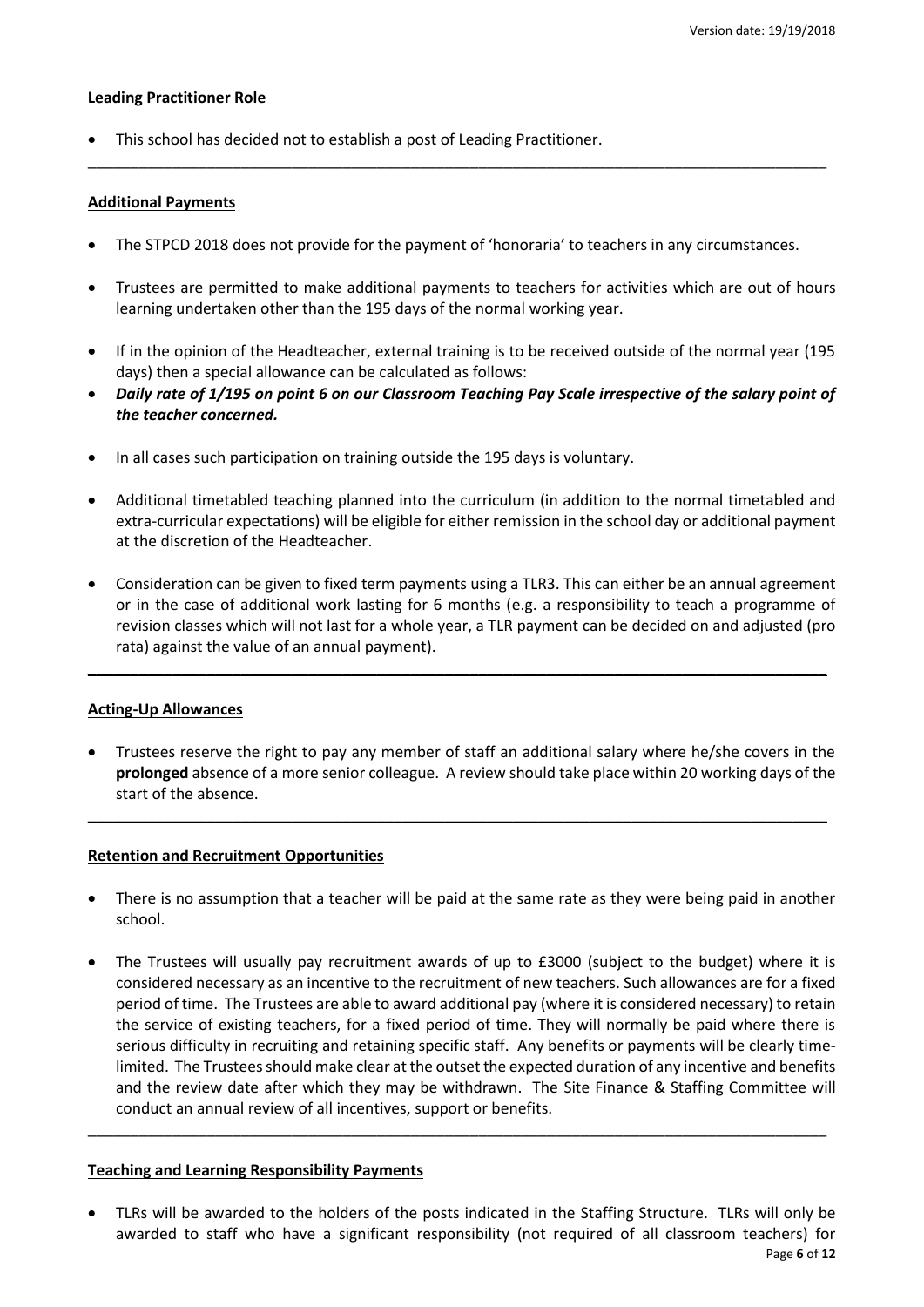undertaking a sustained additional responsibility in the context of the school's staffing structure for the purpose of ensuring the continued delivery of high quality Teaching and Learning for which he/she is accountable. Before awarding a TLR the Headteacher and Trustees will ratify at a Board meeting that the post:

- 1. Is focussed on Teaching and Learning
- 2. Requires the exercise of professional skills and judgements
- 3. Requires the leadership, management and development of a curriculum area or student development across the curriculum
- 4. Has an impact on the education progress of students other than the teacher's assigned classes
- 5. Involves the development and enhancing of other staff.
- From 1st September 2018, Biddulph High School will award TLR 2 to staff who undertake additional responsibility within the staffing structure, the annual value of a TLR2 must be no less than £2,652 and no greater than £6,417.
- There is no requirement for specific differentials, Trustees can decide the relative weight of TLR posts and the appropriate levels of reward. Posts of equal weight should be allocated equal value. In this school:
	- 1. The current value of TLR2.1 is £2,652
	- 2. The current value of TLR 2.5 is £4,374
	- 3. The current value of TLR 2.8 is £6,417
- The Trustees may award a fixed-term TLR3 to a classroom teacher for clearly time limited school improvement projects or one off externally driven projects. The annual value of the TLR3 will be no less than £540 and no more than £2650. Clear time limits will be established from the outset. TLR3s are not subject to safeguarding. A fixed-term TLR3 can be awarded consecutively on top of an existing TLR.

\_\_\_\_\_\_\_\_\_\_\_\_\_\_\_\_\_\_\_\_\_\_\_\_\_\_\_\_\_\_\_\_\_\_\_\_\_\_\_\_\_\_\_\_\_\_\_\_\_\_\_\_\_\_\_\_\_\_\_\_\_\_\_\_\_\_\_\_\_\_\_\_\_\_\_\_\_\_\_\_\_\_\_\_\_\_\_

# **Part-Time Teachers**

 Teachers employed on an on-going basis at the school but work less than a full working week are deemed to be part-time. The Site, Finance and Staffing Committee will ratify their working time obligations and the standard mechanism used to determine their pay, subject to the provisions of the statutory pay and working time arrangements and by comparison with the school's timetabled teaching week for a fulltime teacher in an equivalent post.

**\_\_\_\_\_\_\_\_\_\_\_\_\_\_\_\_\_\_\_\_\_\_\_\_\_\_\_\_\_\_\_\_\_\_\_\_\_\_\_\_\_\_\_\_\_\_\_\_\_\_\_\_\_\_\_\_\_\_\_\_\_\_\_\_\_\_\_\_\_\_\_\_\_\_\_\_\_\_\_\_\_\_\_\_\_\_\_**

#### **Short Notice/Supply Teachers**

- Teachers employed on a day-to-day or other short notice basis will be paid on a daily rate calculated on the assumption that a full working year consists of 195 days; periods of employment for less than a day being calculated pro-rata.
- For the first 12 weeks we pay the agency (that we are under contracted to) at the agency rate. After this period, in consultation with the agency we will either take the member of staff onto our pay role or continue to pay the agency at an agreed cost.

**\_\_\_\_\_\_\_\_\_\_\_\_\_\_\_\_\_\_\_\_\_\_\_\_\_\_\_\_\_\_\_\_\_\_\_\_\_\_\_\_\_\_\_\_\_\_\_\_\_\_\_\_\_\_\_\_\_\_\_\_\_\_\_\_\_\_\_\_\_\_\_\_\_\_\_\_\_\_\_\_\_\_\_\_\_\_\_**

#### **Salary sacrifice arrangements**

- The term "salary sacrifice arrangement" means any arrangement under which the member of staff gives up the right to receive part of their gross salary in return for the employer's agreement to provide a benefit-in-kind. At Biddulph High School we offer a child care voucher benefit scheme.
- Staff may participate in any such arrangement and the gross salary may be reduced accordingly for the duration of such participation.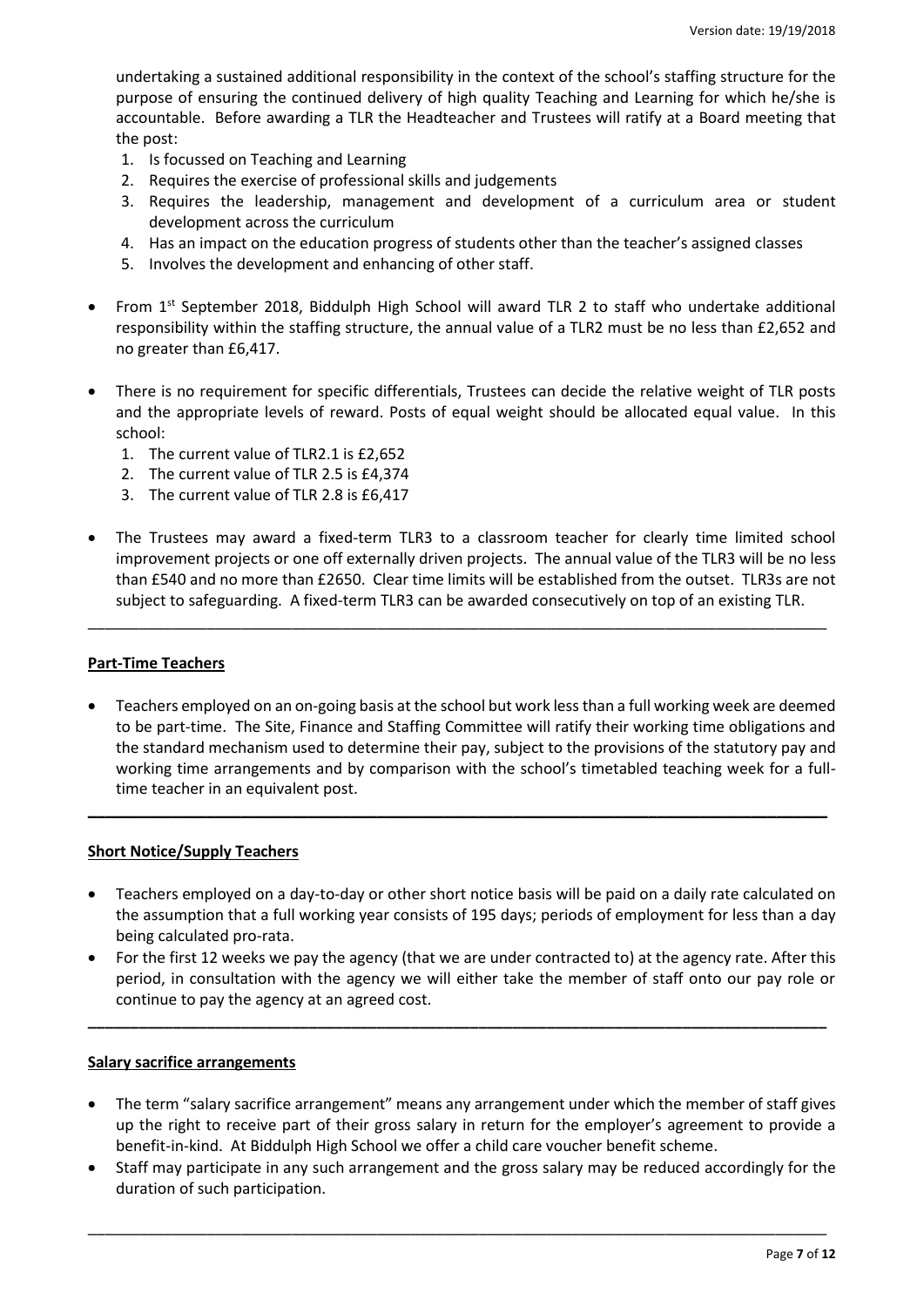## **Monitoring the Impact of the Policy**

 The Board of Trustees will monitor the outcomes and impact of this policy on an annual basis, including trends in progression across specific groups of teachers to assess its effect and the school's continued compliance with equalities legislation.

\_\_\_\_\_\_\_\_\_\_\_\_\_\_\_\_\_\_\_\_\_\_\_\_\_\_\_\_\_\_\_\_\_\_\_\_\_\_\_\_\_\_\_\_\_\_\_\_\_\_\_\_\_\_\_\_\_\_\_\_\_\_\_\_\_\_\_\_\_\_\_\_\_\_\_\_\_\_\_\_\_\_\_\_\_\_\_

# **Appeals**

- The order of proceedings is as follows:
	- 1. The employee receives written confirmation of the pay determination and where applicable the basis on which the decision was made.
	- 2. If the employee is not satisfied, he/she should seek to resolve this by discussing the matter informally with the Headteacher making the recommendation to the Pay Committee within ten working days of the decision. Where this is not possible or where the employee continues to be dissatisfied, he/she may follow a formal appeal process.
	- 3. The employee should set down in writing the grounds for questioning the pay decision and send it to the chair of the appeal committee who was not involved in the original determination normally within 10 working days of receiving the outcome of the informal discussion with the Headteacher.
- Any appeal should be heard by a panel of three trustees who were not involved in the original determination. The teacher will be given the opportunity to make representations in person. The decision of the appeal panel will be given in writing, and where the appeal is rejected will include a note of the evidence considered and the reasons for the decision. Appendix B in this document lists the appeal process in detail.

**\_\_\_\_\_\_\_\_\_\_\_\_\_\_\_\_\_\_\_\_\_\_\_\_\_\_\_\_\_\_\_\_\_\_\_\_\_\_\_\_\_\_\_\_\_\_\_\_\_\_\_\_\_\_\_\_\_\_\_\_\_\_\_\_\_\_\_\_\_\_\_\_\_\_\_\_\_\_\_\_\_\_\_\_\_\_\_**

# **Safeguarding**

- **The general circumstances in which safeguarding applies to teachers are:**
	- a) the teacher loses a post as a result of: the discontinuance of, a prescribed alteration to, or a reorganisation of, the school
	- b) the Board of Trustees determines, whether as a result of a change to its pay policy or to the school's staffing structure, that the duties for which the teacher was awarded a TLR1 or TLR2 or an unqualified teacher's allowance are no longer to include the responsibility for which the respective allowance was awarded or are to include a different responsibility, or the responsibility merits an allowance of a lower annual value
	- c) the Board of Trustees determines: to reduce the number of members of the leadership group or teachers paid on the range for leading practitioners
	- d) to lower a pay range applicable to a member of the leadership group or a teacher on the pay range for leading practitioners.

# **Entitlement to a safeguarded sum**

 A teacher who falls within the above shall be paid the amount (if any) by which the pre-safeguarding salary including TLR payments payable to the teacher immediately before the circumstances above took effect exceeds the salary payable to the teacher in the new post.

# **The safeguarding period**

- **The Board of Trustees must pay a safeguarded sum until:** 
	- a) the date on which the safeguarding period ends, being the third anniversary of the date on which a teacher starts work in the new post.
	- b) where a safeguarded sum is paid in respect of an allowance awarded to a teacher or a post held by a teacher for a fixed period or to a teacher employed under a fixed-term contract, the date on which that fixed period or fixed-term contract expires.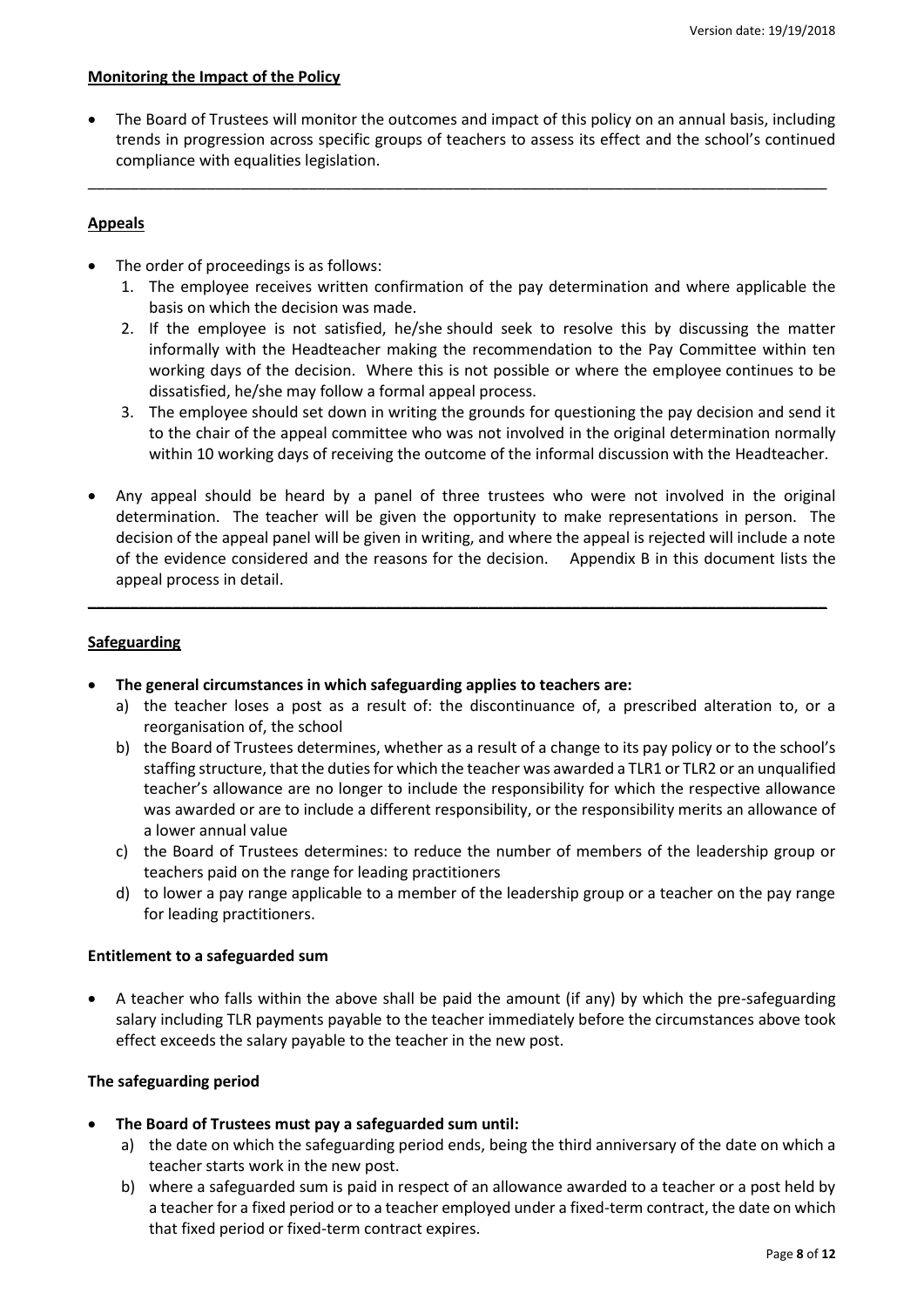## **Additional duties for Safeguarded Staff**

- If the total of all safeguarded sums payable to a teacher from time to time exceeds £500, the Board of Trustees must review the teacher's assigned duties and allocate such additional duties to the teacher as it reasonably considers are appropriate and commensurate with the safeguarded sum, for as long as the teacher continues to be paid safeguarded sums which in total exceed £500.
- The teacher shall not be paid any safeguarded sums if the teacher unreasonably refuses to carry out such additional duties, provided that the teacher is notified of the Board of Trustees' decision to cease paying the safeguarded sums at least one month before it is implemented.

\_\_\_\_\_\_\_\_\_\_\_\_\_\_\_\_\_\_\_\_\_\_\_\_\_\_\_\_\_\_\_\_\_\_\_\_\_\_\_\_\_\_\_\_\_\_\_\_\_\_\_\_\_\_\_\_\_\_\_\_\_\_\_\_\_\_\_\_\_\_\_\_\_\_\_\_\_\_\_\_\_\_\_\_\_\_\_

## **SECTION 2 – SUPPORT STAFF**

- The Board of Trustees adopted the County Council's Framework of Support Staff to ensure that the requirements of the Single Status Agreement 1997 are met. The Board of Trustees will determine the job descriptions and person for new positions within the support staff structure for the school. They are not bound by any locally agreed staff profiles but will use the Hay profiles to ensure a fair system of evaluation. The Board of Trustees will ensure that:
	- All decisions will be based on an objective approach to pay and grading according to criteria laid down in the relevant national agreements.
	- Decisions will be applied as consistently as possible across the staff groups concerned as well as within those staff groups.
	- Any differences in pay between two employees within the same staff group will be justified in terms of a genuine and material difference in their circumstances and duties and responsibilities undertaken.
	- All decisions will have regard to equality of opportunity, and in particular, relevant employment legislation.
	- Posts carrying similar levels of responsibility will be rewarded equally and all staff will be treated equitably.
- Support staff will be appointed to a profile within the Framework of Support Staff Profiles, where an appropriate job profile does not exist, a new profile will be written and evaluated to best suit the needs of the school. The Pay and Grading Structure reflects a points-to-pay relationship; the points attached to each post within the Framework determine the salary that will be paid. The Pay and Grading Structure has grades with incremental points within it. The penultimate point is a Contribution Based Point.
- In April of each year employees will automatically move to the next incremental point plus any standard of living increase where appropriate. When the employee is due to move to the final incremental point within the grade it will not be an automatic progression. It will be dependent upon their satisfactory performance which will be identified within their [Performance Management Review](http://education.staffordshire.gov.uk/NR/exeres/001E8C29-A62F-4D92-A937-1FC5698E9203,frameless.htm?NRMODE=Published) (PMR) or the Abbreviated Performance Management Process.
- The Headteacher will ensure that an employee who is due to be awarded the final incremental point for their grade has received a satisfactory PMR before the end of March in that review year. Failure to do so will mean the employee will move through the final increment automatically.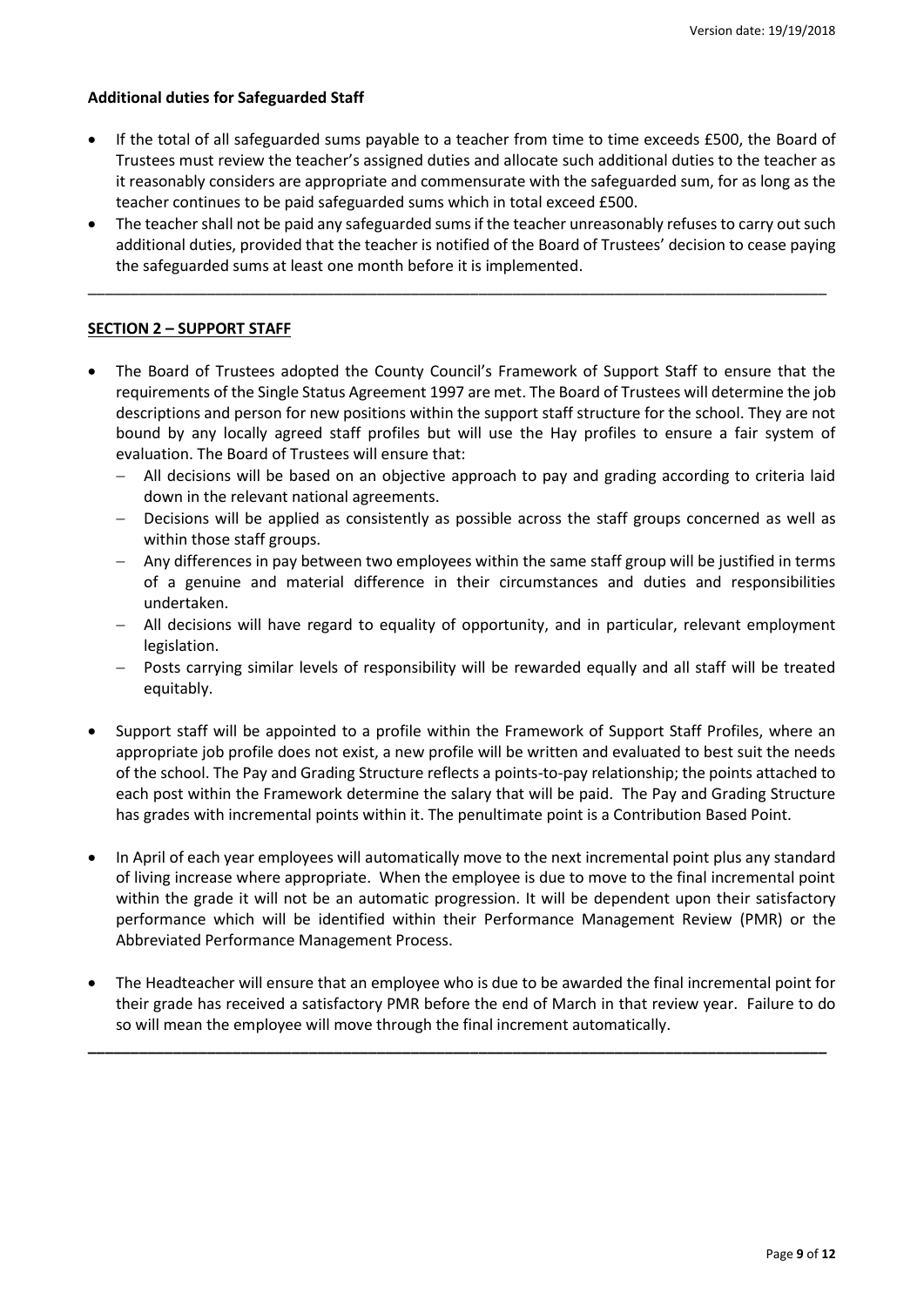## **APPENDIX A**

# **Biddulph High School's Pay Scale**

3 pay bands with 9 fixed points

| ۰ |
|---|
|   |
| ш |
|   |

|                                            | Point 1     | MS1              | £23720 | annual review |  |
|--------------------------------------------|-------------|------------------|--------|---------------|--|
| <b>Band 1</b><br>'Good Teacher' Main Scale | Point 2     | MS <sub>2</sub>  | £25594 |               |  |
|                                            | Point 3     | MS3              | £27652 |               |  |
|                                            | Point 4     | MS4              | £29780 | annual review |  |
| <b>Band 2</b><br>'Accomplished Teacher'    | Point 5     | MS5              | £32126 |               |  |
|                                            | Point 6     | MS <sub>6</sub>  | £35008 |               |  |
|                                            | Point 7 3a  | UPS1             | £36646 | 2 year review |  |
| <b>Band 3</b>                              | Point 8 3a  | UPS1             | £36646 | 2 year review |  |
| 'Highly Competent Practitioner'            | Point 9 3b  | UPS <sub>2</sub> | £38004 | 2 year review |  |
|                                            | Point 103b  | UPS <sub>2</sub> | £38004 | 2 year review |  |
|                                            | Point 11 3c | UPS3             | £39406 | 2 year review |  |
|                                            |             |                  |        |               |  |

# **APPENDIX B**

# **(a) Procedure for Considering Appeals Relating to Salary**

The order of proceedings is as follows:

- 1. The employee receives written confirmation of the pay determination and where applicable the basis on which the decision was made.
- 2. If the employee is not satisfied, he/she should seek to resolve this by discussing the matter informally with the Headteacher within ten working days of the decision. Where this is not possible or where the employee continues to be dissatisfied, he/she may follow a formal appeal process.
- 3. The employee should set down in writing the grounds for questioning the pay decision and send it to the person (or committee) who made the determination, within ten working days of the outcome of the discussion referred to above.

Valid grounds for appeal are that the person or committee by whom the decision was made:

- Incorrectly applied any provision of this document.
- Failed to have proper regard for the statutory guidance.
- Failed to take proper account of relevant evidence.
- Took account of irrelevant or inaccurate evidence.
- Was biased; or otherwise unlawfully discriminated against the teacher
- 4. The committee or person who made the determination should provide a hearing within ten working days of receipt of the written grounds for questioning the pay decision to consider this and give the employee an opportunity to make representations in person. Following the hearing, the employee should be informed in writing of the decision and the right to appeal.
- **5.** Any appeal should be heard by a panel of three trustees who were not involved in the original determination normally within 20 working days of the receipt of the written appeal notification. The teacher will be given the opportunity to make representations in person. The decision of the appeal panel will be given in writing, and where the appeal is rejected will include a note of the evidence considered and the reasons for the decision. The decision of the appeals panel is final with no recourse to the Grievance procedure.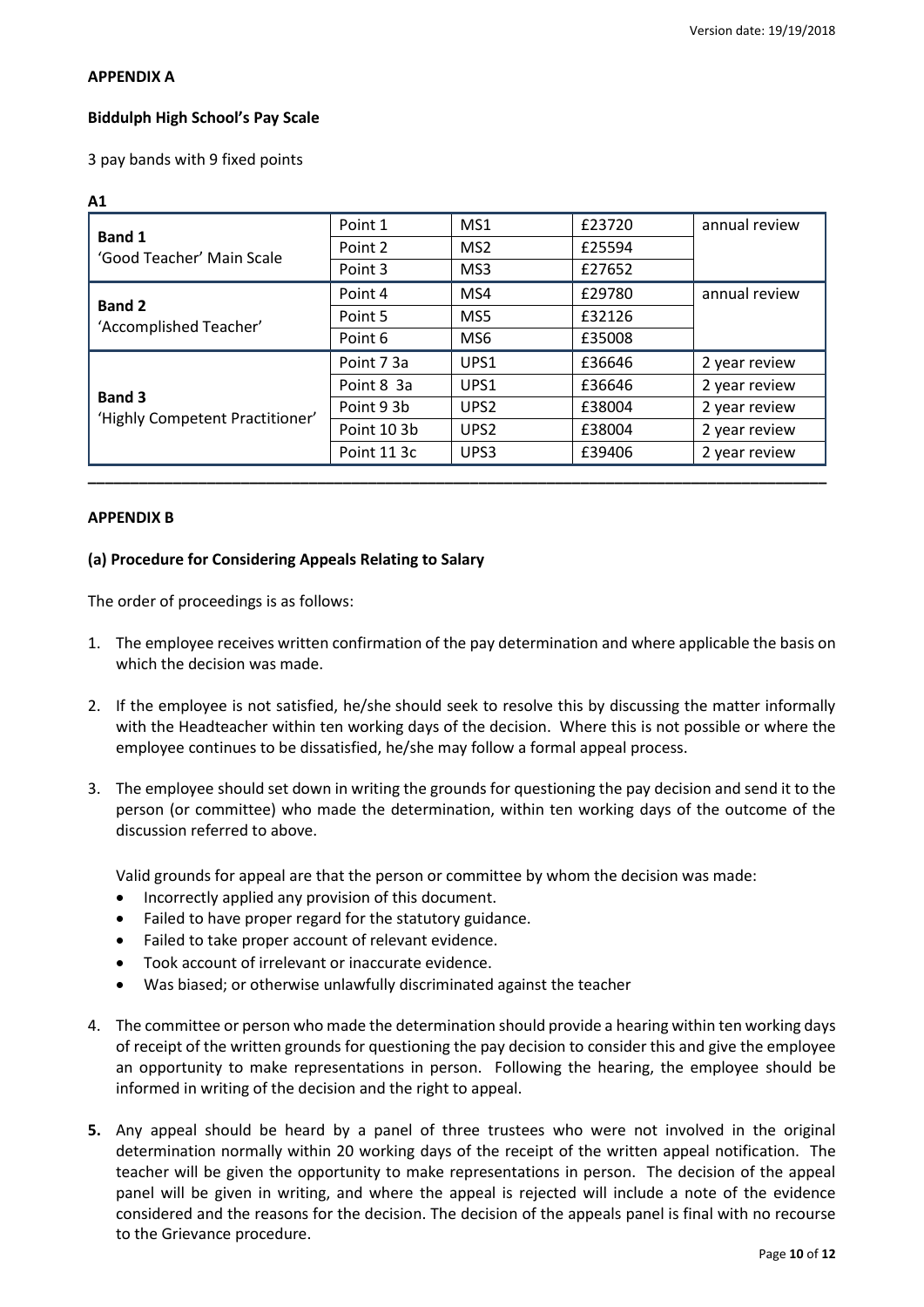# **(b) Procedure for Considering Appeals Relating to Salary**

- 1. Introduction by Chair: explanation of procedure.
- 2. The Finance Committee representative (who may be the Head teacher) should put the case for the salary assessment decision.

\_\_\_\_\_\_\_\_\_\_\_\_\_\_\_\_\_\_\_\_\_\_\_\_\_\_\_\_\_\_\_\_\_\_\_\_\_\_\_\_\_\_\_\_\_\_\_\_\_\_\_\_\_\_\_\_\_\_\_\_\_\_\_\_\_\_\_\_\_\_\_\_\_\_\_\_\_\_\_\_\_\_\_\_\_\_\_

- 3. The employee (or representative) may ask question of The Finance Committee representative.
- 4. The Appeals Committee may ask questions of the Finance Committee representative.
- 5. The employee (or representative) should put the case explaining the objection to the decision of the Finance Committee.
- 6. The Finance Committee representative may ask questions of the employee.
- 7. The Appeals Committee may ask questions of the employee and ask further questions of the Finance Committee representative regarding the case made on behalf of the employee.
- 8. The Head teacher to be invited to express their views if they have not already done so.
- 9. The Finance Committee representative to sum up case.
- 10. The employee (or representative) to sum up case.
- 11. The parties to retire.
- 12. The Appeals Committee to consider the case and to notify parties of their decision.
- **This procedure may be varied by agreement of all the parties.**
- **The Appeals Committee may ask the Academy HR Support (if applicable) to attend to offer advice to Trustees.**
- **For further information/clarification on the expected career progression of staff in this school, see the Career Matrix documents.**

**\_\_\_\_\_\_\_\_\_\_\_\_\_\_\_\_\_\_\_\_\_\_\_\_\_\_\_\_\_\_\_\_\_\_\_\_\_\_\_\_\_\_\_\_\_\_\_\_\_\_\_\_\_\_\_\_\_\_\_\_\_\_\_\_\_\_\_\_\_\_\_\_\_\_\_\_\_\_\_\_\_\_\_\_\_\_\_**

**Documents associated with this policy:**

**1. Teachers Career Progression matrix (clearly sets out expectations for career progression and pay)**

- **2. Flow chart for lesson observation expectations**
- **3. Pay Review flow chart**
- **4. Advice for setting the pay for Deputy Headteachers and Assistant Headteachers.**